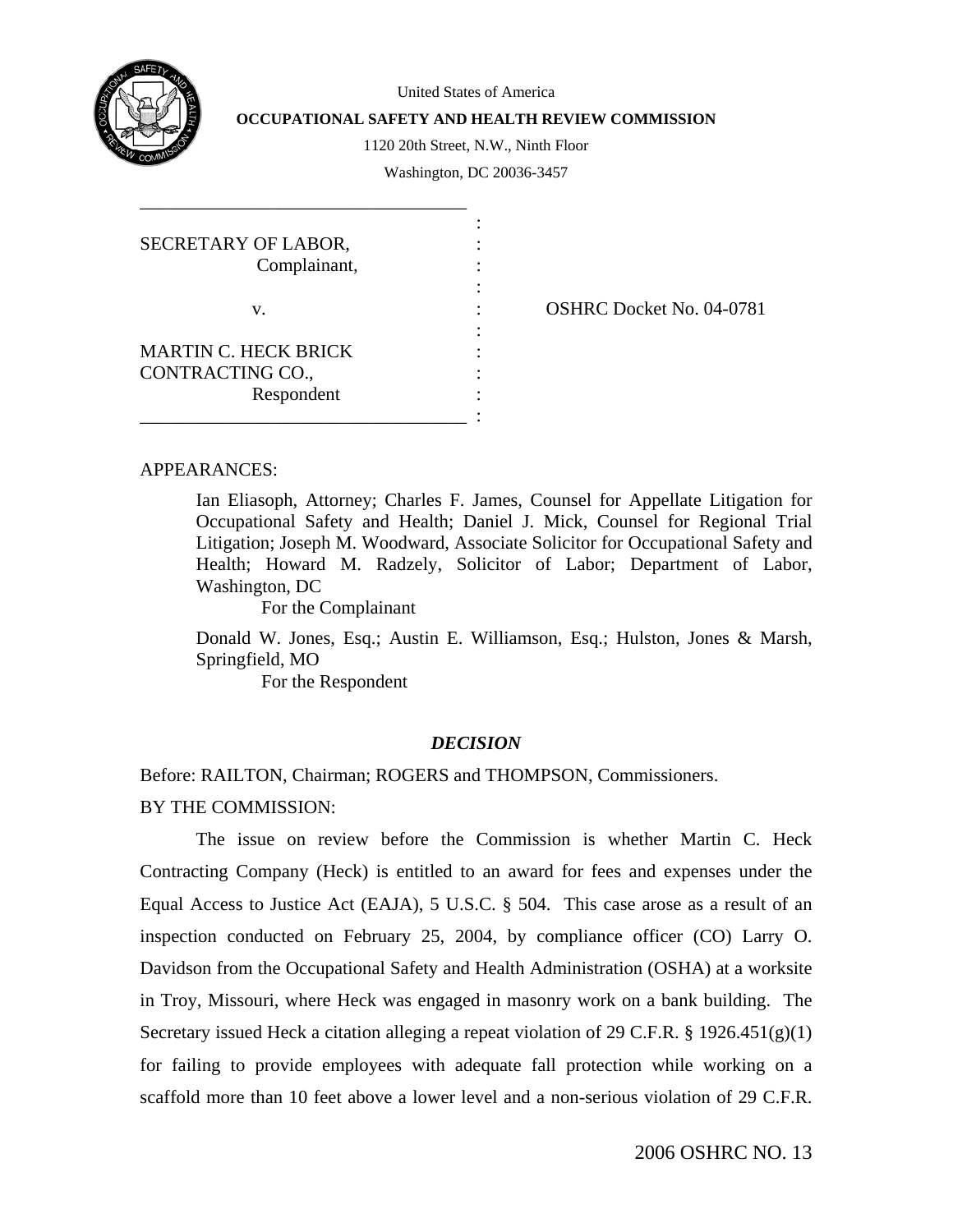§ 1904.40(a) for failing to provide an authorized government employee with records within four hours of a request. She proposed a total penalty of \$2,400. Administrative Law Judge Ken S. Welsch vacated the repeat violation, affirmed the other-than-serious violation, and assessed a total penalty of \$200.

 Upon the judge's decision becoming a final order of the Commission, Heck filed a timely application under the EAJA for fees and expenses incurred in defending against the citation item alleging a repeat violation of section  $1926.451(g)(1)$ . The judge denied Heck's application based on his finding that the Secretary's position in issuing and pursuing the citation was substantially justified. For the following reasons, we reverse in part and remand this case to the judge to calculate the amount of fees and expenses to which Heck is entitled in accordance with this decision.

### **Background**

 On February 25, 2004, the CO observed two Heck employees standing on a scaffold platform without fall protection. He videotaped the conditions for two to four minutes before entering the site to conduct an inspection, which lasted about 30 minutes. During that time, the CO observed masonry materials, including cinder blocks and fivegallon buckets, on the scaffold platform, and he also saw Heck bricklayer Mark Cummisky walking along the scaffold platform.

 After unsuccessfully trying to locate the general contractor on the site, the CO approached a worker standing on the ground near the scaffold, showed his credentials, and asked who was in charge. The worker identified Robert "Gene" Houston, who at that time was located on the scaffold. Houston testified that after he climbed down from the scaffold, he told the CO that Heck employees were in the process of raising the scaffold. However, the CO testified that Heck employees never provided this information to him at the site. He testified that based on his observation of the masonry materials on the scaffold platform next to Cummisky, he concluded that the employees were performing masonry work.

 At an informal conference held at the OSHA area office in St. Louis on March 26, 2004, about a month after the inspection, Heck representative Jerry Brothers of Brittany Inc. presented Leland Darrow, the CO's supervisor and a Strategic Team Leader at OSHA's St. Louis office, with two written statements from Houston and another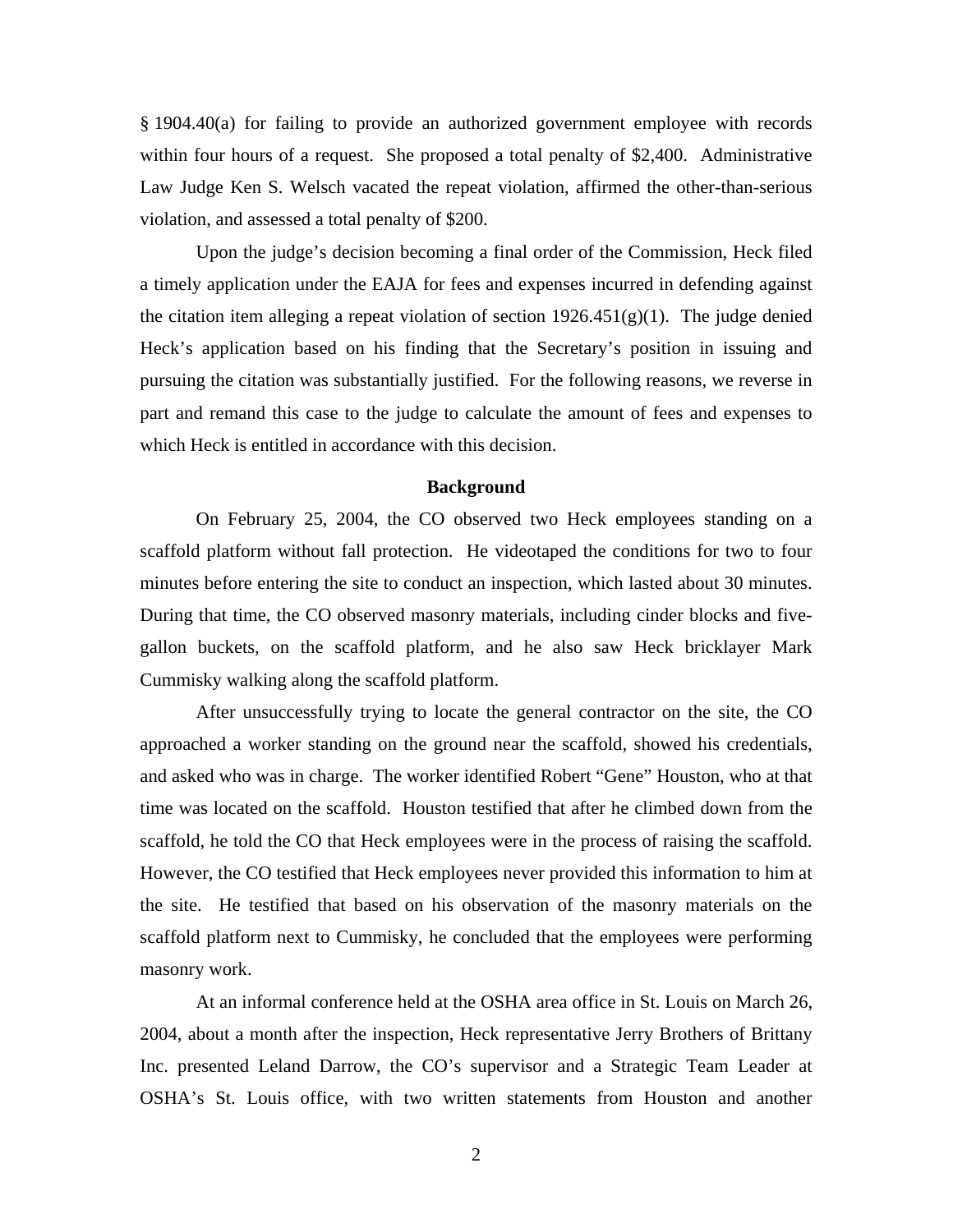employee, Perry Walsh. In the statements, the employees maintained that they were in the process of raising the scaffold at the time of the inspection. Upon receipt of these statements, Darrow reviewed the CO's videotaped observations and determined that Heck employees were not raising the scaffold at the time of the inspection. At the hearing before Judge Welsch, Heck submitted the employees' written statements into evidence, and testimony by Houston and Cummisky, both of whom the Secretary presented as witnesses, corroborated the written assertions that employees were raising the scaffold. $<sup>1</sup>$ </sup>

In vacating the alleged repeat violation of section  $1926.451(g)(1)$ , the judge found that because the evidence failed to show that the employees on the scaffold were engaged in masonry work as alleged, the Secretary failed to establish the applicability of the standard.<sup>[2](#page-2-1)</sup> See Astra Pharmaceutical Prods. Inc., 9 BNA OSHC 2126, 2129, 1981 CCH OSHD ¶ 25,578, pp. 31,899-900 (No. 78-6247, 1981), *aff'd in pertinent part*, 681 F.2d 69 (1st Cir. 1982) (Secretary must establish applicability of cited standard, noncompliance with its terms, employee exposure to the hazard, and employer knowledge of the hazard). Crediting the corroborative testimony of employees Houston and Cummiskey that they were raising the scaffold, the judge found that such activity was covered by another standard, section 1926.451(g)(2), which applies to scaffold erecting and dismantling.<sup>[3](#page-2-2)</sup>

### **Discussion**

 Under the EAJA, a prevailing party that meets certain size and financial eligibility requirements may be reimbursed for its fees and expenses unless the Secretary demonstrates that she was substantially justified or that special circumstances make an

<span id="page-2-0"></span> $<sup>1</sup>$  Employee Perry Walsh did not testify at the hearing.</sup>

<span id="page-2-1"></span><sup>&</sup>lt;sup>2</sup> Section 1926.451(g)(1) states in pertinent part: "Each employee on a scaffold more than 10 feet (3.1 m) above a lower level shall be protected from falling to that lower level."

<span id="page-2-2"></span><sup>&</sup>lt;sup>3</sup> Section 1926.451(g)(2) states in pertinent part:

<sup>…</sup> Employers are required to provide fall protection for employees erecting or dismantling supported scaffolds where the installation and use of such protection is feasible and does not create a greater hazard.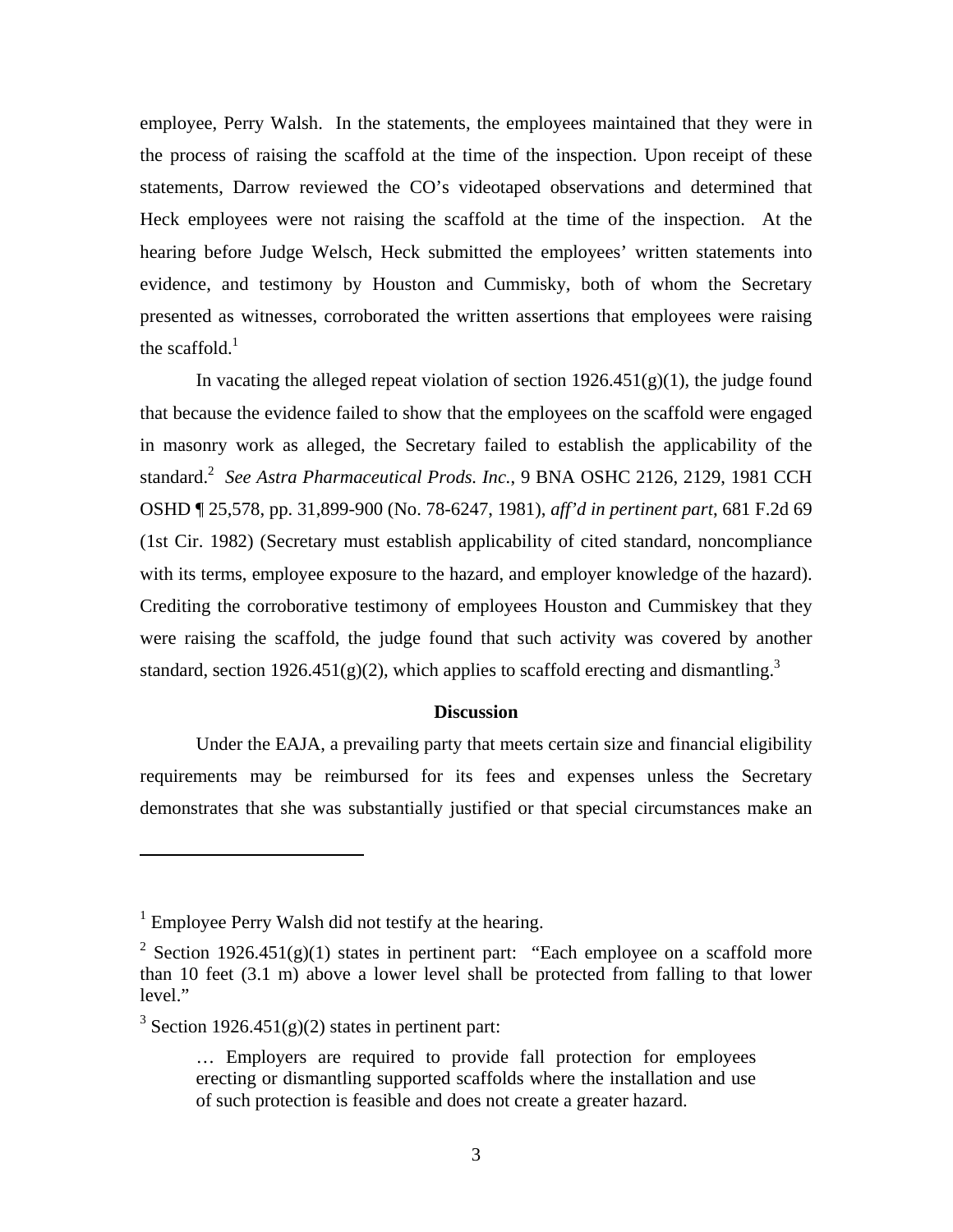award unjust. 5 U.S.C. § 504(a)(1) and (b)(1); s*ee also* Commission EAJA Rule 105, 29 C.F.R. § 2204.105, and Commission EAJA Rule 106, 29 C.F.R. § 2204.106. The test of whether the Secretary's action is substantially justified is essentially one of reasonableness in law and fact. *Contour Erection and Siding Systems Inc.*, 18 BNA OSHC 1714, 1716 (No. 96-0063, 1999). Here, it is undisputed that Heck meets the eligibility requirements for an EAJA award. Thus, the only question at issue is whether the Secretary's action was substantially justified.

 In denying Heck's EAJA application, the judge found that the Secretary had a reasonable basis for citing and prosecuting Heck for the alleged violation. *See*  Commission EAJA Rule 106(a), 29 C.F.R. 2204.106(a) (position of Secretary includes her litigation position as well as her action or inaction prior to the litigation). Noting that his resolution of the case ultimately rested on a credibility determination in favor of the testimony of the two Heck employees over that of the CO, the judge reasoned that "the Secretary cannot be held accountable for not anticipating how the court would resolve credibility issues and weigh evidence."

 We agree that the Secretary was substantially justified in issuing Heck a citation on March 5, 2004, for violating section  $1926.451(g)(1)$ . The record shows that the information gathered by the CO at the inspection reasonably supported his view at that time that Heck had failed to provide employees working on a scaffold with adequate fall protection. Specifically, the CO observed employee Cummisky standing and walking on a scaffold platform approximately twenty-one feet above the ground without any fall protection. The platform faced the wall of a building that appeared to be in the process of having bricks laid. Alongside Cummisky on the platform were masonry materials, including a supply of cinder blocks and one or more five-gallon buckets. In addition, the CO testified that an employee at the site told him that Heck was performing masonry work at the site. According to the CO, he saw none of the typical indicators that he would have expected to see where employees are raising a scaffold, such as "uprights placed up at a higher level than the scaffold," "platforms placed up on higher levels," and "cross braces placed on the uprights that they are placing on a higher level to take the scaffold up." Thus, he did not ask the employees during the inspection whether they were raising the scaffold, nor did they provide him with that information.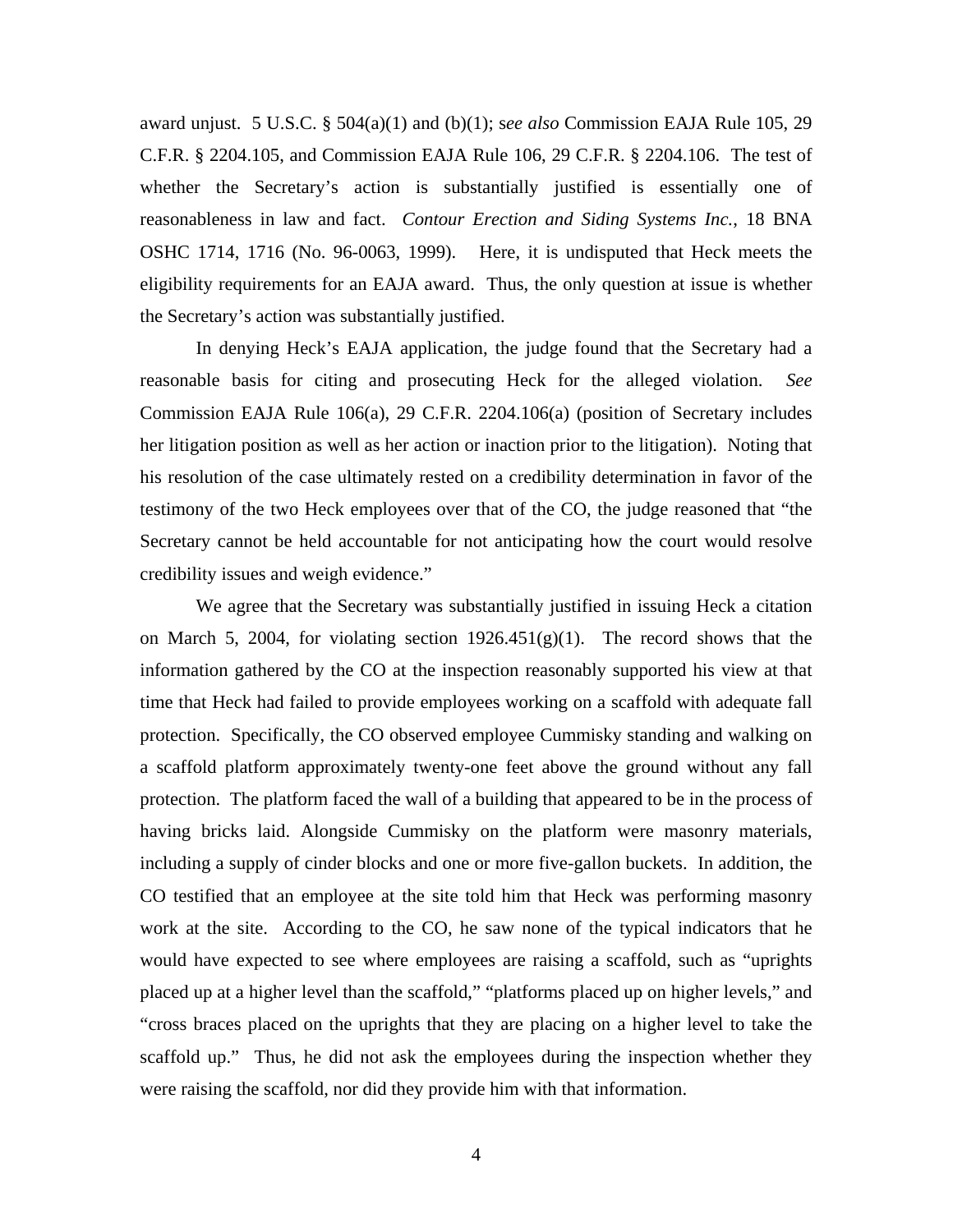Contrary to Heck's claims on review, we find that the record lacks sufficient evidence to conclude that the CO was told during the inspection that employees were raising the scaffold. Houston was the only Heck employee to claim in both his written statement and his testimony that he relayed this information to the CO during the inspection.<sup>[4](#page-4-0)</sup> However, in its EAJA application, Heck itself undercuts Houston's claim by stating "[r]espondent's foreman [Houston] and employees *would have* told the investigator they were raising the scaffold had he inquired of them during the inspection…" (emphasis added). Then, in a subsequent amendment to its EAJA application, Heck backpedaled by stating that the CO may not have heard this information. Under these circumstances, we see no reason to disturb the judge's finding that "neither Houston [n]or Cummisky told [CO] Davidson they were raising the scaffold." Accordingly, we find that the CO's observations of an unprotected employee in proximity of masonry materials on the scaffold platform, where there was no indication of dismantling or erecting the scaffold, provided a reasonable basis in law and fact for the Secretary to have cited Heck for a lack of fall protection in violation of section  $1926.451(g)(1)$ .

 We disagree, however, with the judge's finding that the Secretary was substantially justified in pursuing the citation through litigation after Heck presented the written statements by Houston and Cummisky at the informal conference. Under the EAJA, Congress adopted the "substantial justification" standard as a "caution to agencies to carefully evaluate their case and not to pursue those which are weak or tenuous." *William B. Hopke Co.*, 12 BNA OSHC 2158, 2159, 1986-87 CCH OSHD ¶ 27,729, p. 36,255-6 (No. 81-206, 1986) (citing H.R. Rep. No. 1418, 96th Cong., 2d Sess. at 14, *reprinted in* 1980 U.S. Code Cong & Ad News at 4993). In this case, the employees' written statements weakened the Secretary's case by creating doubts about whether the alleged conditions were violative of the standard cited. Despite these doubts, the

<span id="page-4-0"></span><sup>&</sup>lt;sup>4</sup> Heck's claim that Walsh also informed the CO at the site about raising the scaffold has no support in the record. Walsh, who did not testify, claimed in his written statement that employees were raising the scaffold, but he did not state that he or any other employee provided this information to the CO during the inspection.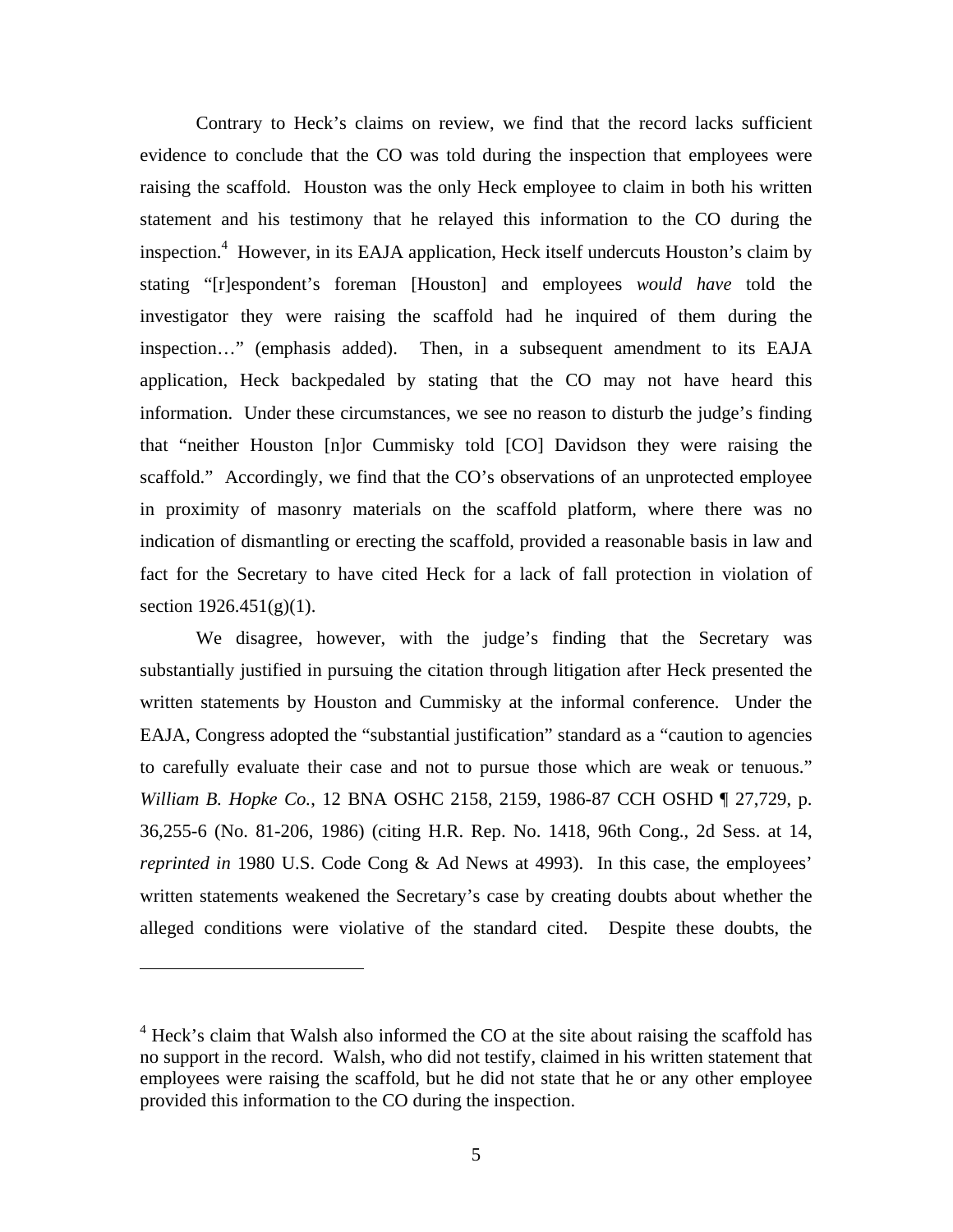Secretary proceeded with her case without making any attempt to develop additional facts with which to evaluate the validity and reliability of the statements provided by Heck.

 As support for her claim that she was justified in proceeding with the citation as issued, the Secretary submitted in her response to Heck's EAJA application an affidavit by Darrow, the CO's supervisor, who conducted the informal conference with Heck representative Jerry Brothers on March 26, 2004. In his affidavit, Darrow maintained that he deemed the written statements submitted at that time by Brothers to be unreliable because they "seemed contrary to one another, and were contradicted by the CSHO's videotaped documentation." However, none of the statements he describes as contradictory are plainly inconsistent.<sup>[5](#page-5-0)</sup>

 Nor was Darrow's reliance on the CO's videotaped observations a reasonable basis for rejecting outright the assertions made in the written statements. The videotape showed only masonry materials and an unprotected employee walking on a scaffold platform. It neither bolstered the CO's interpretation of the conditions at the time of the inspection nor discredited the assertions made in the written statements. In fact, at the hearing, the CO himself recognized in the conditions depicted in his videotape that "to lay more block, the scaffold would have to be raised." Thus, by the CO's own assessment, reliance on the videotape was not a reasonable basis on which to dismiss the employees' written statements that they were raising the scaffold at the time of the inspection.<sup>[6](#page-5-1)</sup> Rather than take reasonable steps, such as interviewing the employees in

<span id="page-5-0"></span><sup>&</sup>lt;sup>5</sup> According to Darrow, Houston's statement that he "was not ask[ed] who was in charge," conflicts with Walsh's statement that the CO "came on si[te] and asked who was in charge." However, the CO testified that when he entered the site, he asked an employee on the ground for the person in charge, and the employee called Houston down from the scaffold. As Walsh had already told the CO that Houston was in charge, there is no contradiction presented by Houston's statement that the CO did not ask him for the person in charge.

Darrow also regarded Houston's statement that the CO told employees "not to get back on the scaf[f]old" as contradictory to Walsh's statement that Gene [Houston] "said we could not continue on the job." However, we see no conflict between these statements.

<span id="page-5-1"></span> $6$  Unlike the judge, we do not believe the tension here between the CO's observations and Darrow's observations based on the videotape, on the one hand, and the statements and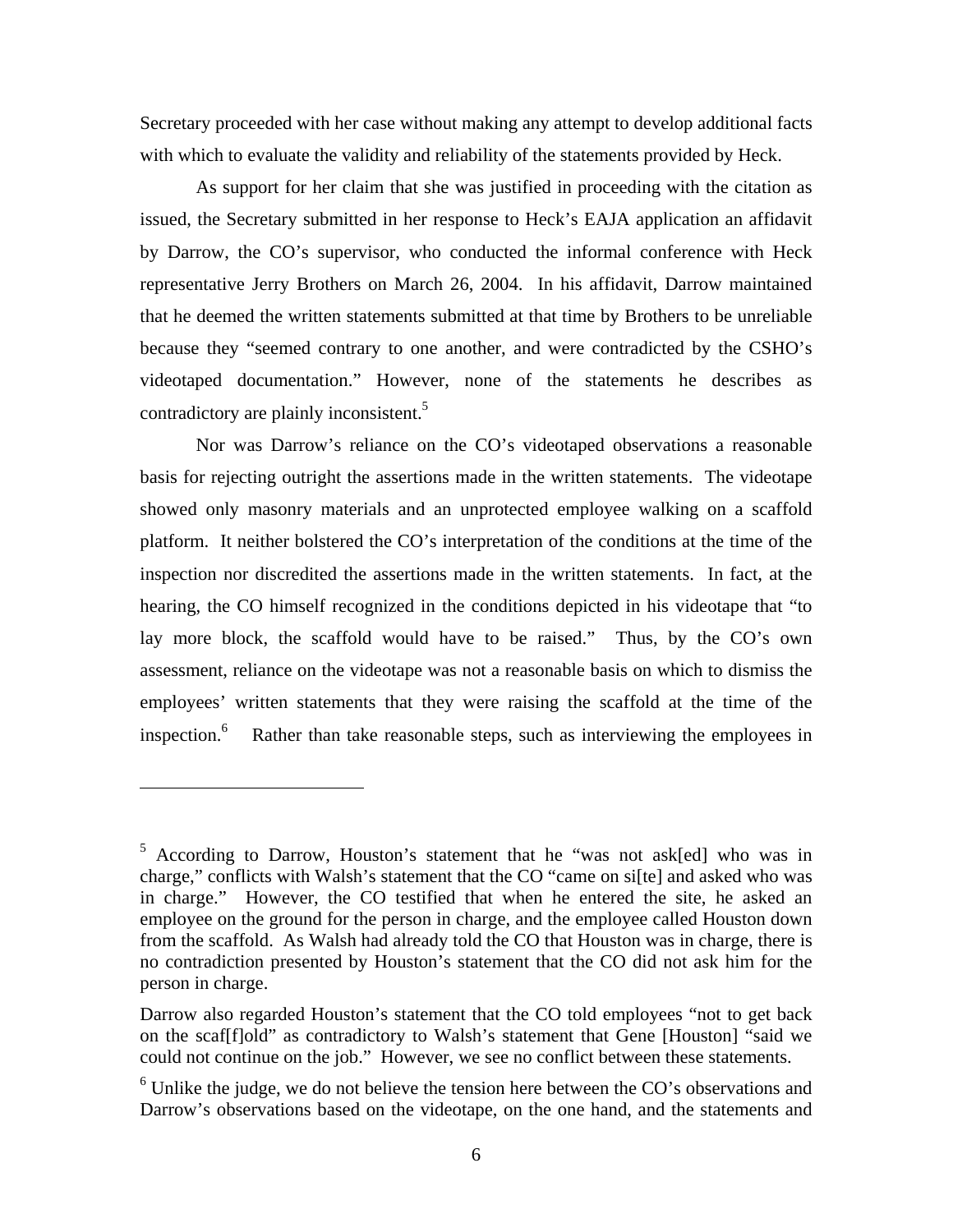question, to acquire additional information with which to evaluate the assertions made in the written statements, the Secretary chose to proceed with a case significantly weakened by the claims that the conditions alleged in her citation were not valid. Under these circumstances, we find that the Secretary's failure to conduct further factual investigation upon receipt of the written employee statements on March 26, 2004, was not reasonable, and therefore her position in litigation was not substantially justified. *See Consolidated Constr. Inc.*, 16 BNA OSHC 1001, 1005-6 (No. 89-2839, 1993) (where employer's submission of post-citation expert's report weakened Secretary's case-in-chief, no substantial justification in proceeding without further development of facts).<sup>[7](#page-6-0)</sup>

### **ORDER**

 We remand this case to the judge with instructions to award in accordance with Commission EAJA Rule 107, 29 C.F.R. § 2204.107, the reasonable fees and expenses for work performed in connection with Heck's defense of the citation item alleging a section

testimony of Heck employees, on the other, was susceptible to resolution through a credibility finding. What the CO saw and videotaped did not contradict the possibility that the scaffold was being raised. Because there was no inherent conflict in testimony, there were no true issues of credibility to be resolved. *See Hamilton Fixture*, 16 BNA OSHC 1073, 1093 (No. 88-1720, 1993) (judge's statement that testimony insufficient not a credibility determination where testimony of two witnesses not in direct conflict). Thus, this case did not "truly turn[] on credibility issues." *Consolidated Constr. Inc.*, 16 BNA OSHC 1001, 1006 (No. 89-2839, 1993). In light of that, further investigation by the Secretary might have uncovered evidence that either corroborated Heck's claim, or cast doubt on it.

<span id="page-6-0"></span> $<sup>7</sup>$  In response to the Chairman's dissent, we would note that the two employee statements</sup> were based on observations by workers at the scene with first hand knowledge. Furthermore, the dissent fails to consider that upon receipt of the written statements during the informal conference, the Secretary was on notice that the videotape (and her other evidence) did not contradict the written statements and thus substantiate that the employees were performing masonry work as alleged. At that point, the Secretary should have known that to prove a violation, she would have to overcome Heck's claim that employees were raising the scaffold. By failing to further develop her case, the Secretary proceeded without fully preparing for trial. "The Secretary may reasonably be expected to arrive at the hearing thoroughly prepared to defend a substantially justified position." *Consolidated Constr. Inc.*, 16 BNA OSHC at 1005.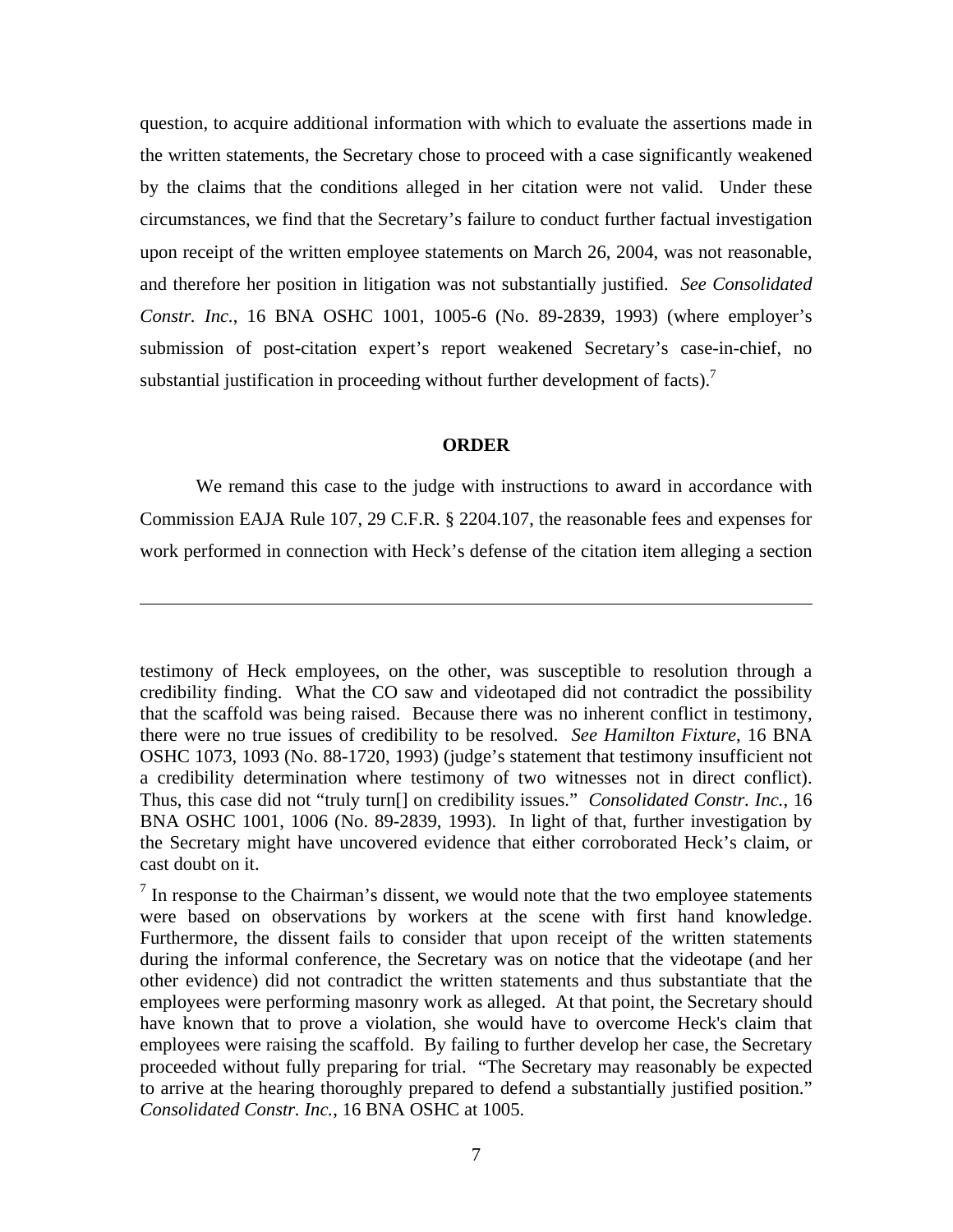1926.451(g)(1) violation after March 26, 2004, when the Secretary's position ceased to be substantially justified.

SO ORDERED.

 $\sqrt{s/2}$ 

 Thomasina V. Rogers Commissioner

 $\frac{1}{s}$ 

Horace A. Thompson Commissioner

Dated: August 2, 2006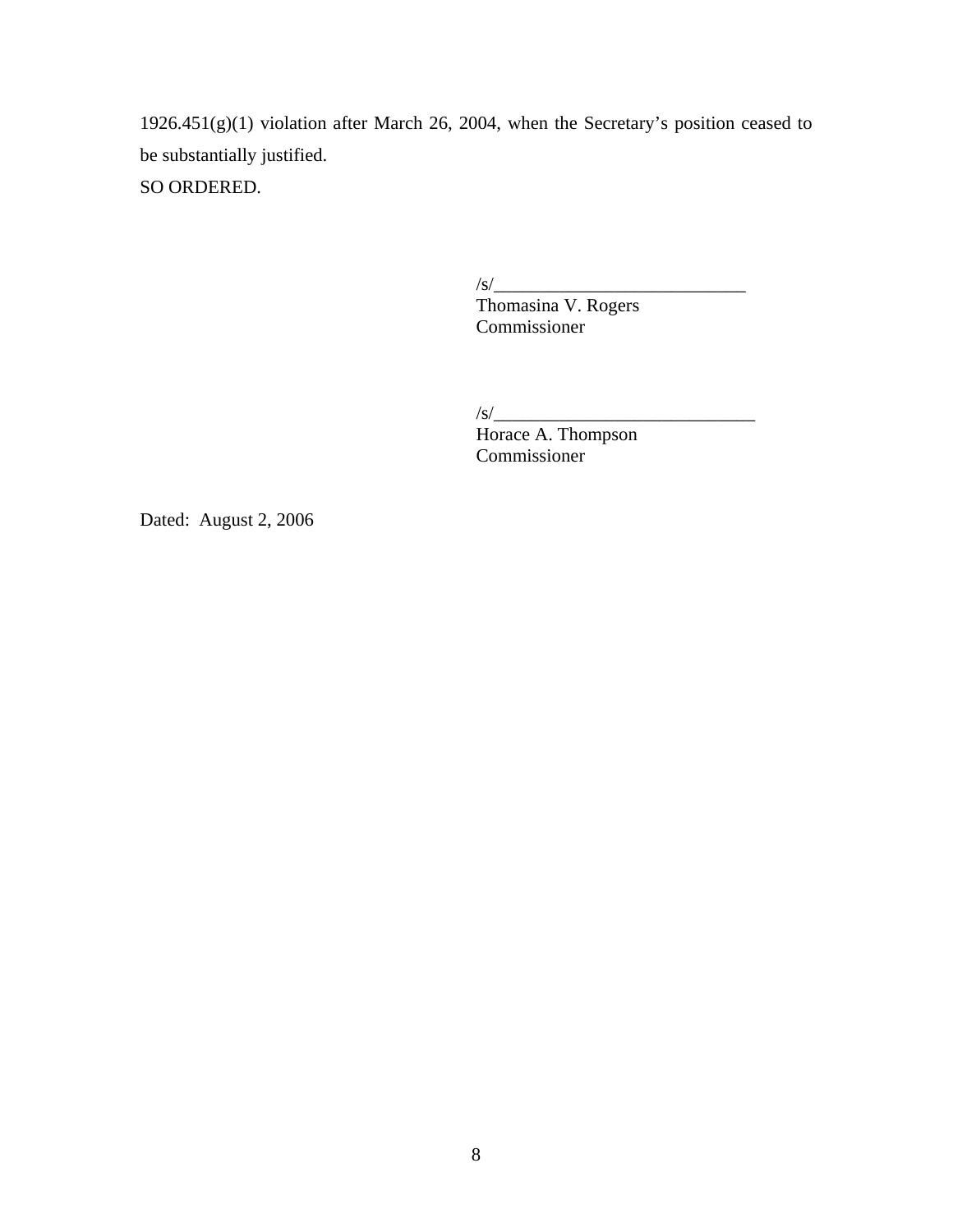RAILTON, Chairman, dissenting in part:

 I agree with my colleagues that the Secretary was substantially justified in issuing the citation to Heck. I disagree with their conclusion that she was not substantially justified to proceed with the litigation upon receipt of the unsworn employee statements.

 The Commission has previously held that while the Secretary may be substantially justified in issuing a citation, when subsequent evidence comes to light during later stages of the litigation, which weakens and undermines her case, she must make additional inquiry or take other steps to substantiate her continued prosecution of the matter. *See, e.g., Consolidated Constr., Inc.,* 16 BNA OSHC 1001, 1991-93 CCH OSHD ¶ 29,992 (No. 89-2839, 1993); *Secretary v. Contour Erection and Siding Systems Inc.,* 18 BNA OSHC 1714, 1999 CCH OSHD ¶ 31,822 (No. 96-0063, 1999). In those matters, objective evidence came to light at later stages in the litigation. That evidence challenged the reasonableness of the Secretary's position that the charged employer had violated the Act. The evidence relied upon by my colleagues in this matter does not rise to the level set by the precedents. Indeed, it is not objective in any sense of the word. Accordingly, I disagree with their decision to reverse the judge in part and find that the Secretary was not substantially justified in proceeding with the litigation of this case.

As they note:

At an informal conference held at the OSHA area office in St. Louis on March 26, 2004, about a month after the inspection, Heck representative Jerry Brothers of Brittany Inc. presented Leland Darrow, the CO's supervisor and a Strategic Team Leader at OSHA's St. Louis office, with two written statements from Houston and another employee, Perry Walsh. In the statements, the employees maintained that they were in the process of raising the scaffold at the time of the inspection. Upon receipt of these statements, Darrow reviewed the CO's videotaped observations and determined that Heck employees were not raising the scaffold at the time of the inspection.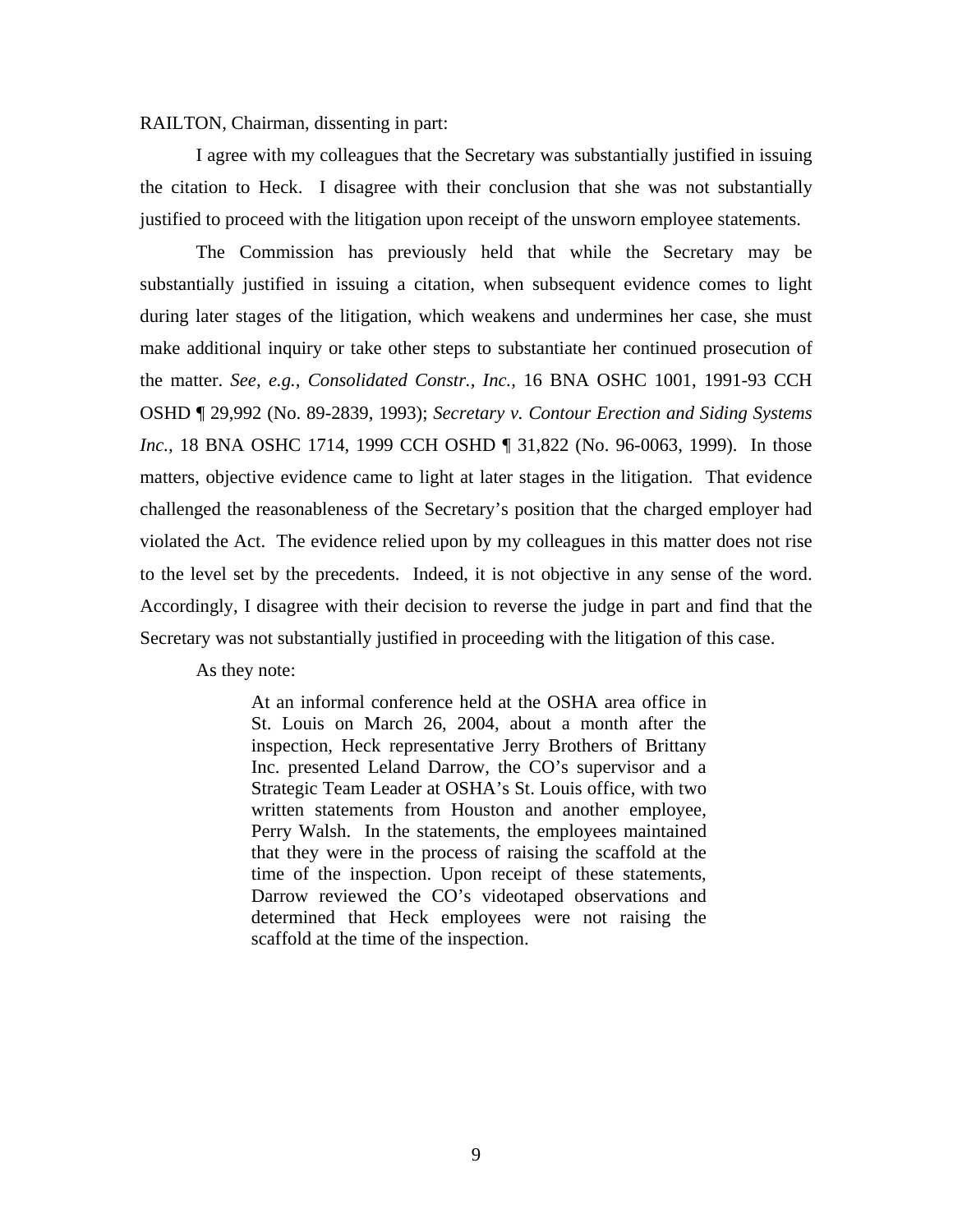My colleagues believe, in essence, that two self-serving statements<sup>8</sup>, only corroborated by each other at the time of the informal conference, allow them to secondguess the CO's videotaped observations. This selective use of hindsight, draws a line in ocean sand, always shifting, depending on how a case is later decided at trial. The key issue, as described below, is whether or not the secretary was *reasonable*, not omniscient, in continuing with her litigation. Unfortunately, the effect of the majority's decision is that both the Secretary and the employer must hereafter allocate additional resources and incur additional costs in order for the Secretary to meet the Commission's mandate that she conduct interviews or take other affirmative action to test the validity of unsubstantiated statements submitted by an employer in defense of a citation.

 The EAJA only requires that the Secretary act reasonably. *Pierce v. Underwood*, 487 U.S. 552, 565 (1988). It is not the Commission's role to play Monday morning quarterback by engaging in "*post hoc* reasoning" when evaluating her justification for proceeding with a case. *Christiansburg Garment CO. v. EEOC*, 434 U.S. 412, 421-22 (1978); *see also Beck v. Ohio*, 379 U.S. 89, 96 (1964) (courts must guard against being "subtly influenced by the familiar shortcomings of hindsight judgment"). Although the strength of the government's position in the litigation obviously plays an important role in a substantial justification evaluation, the reasonableness inquiry "may not be collapsed into [an] antecedent evaluation of the merits, for EAJA sets out a distinct legal standard." *Cooper v. United States R.R. Ret. Bd.*, 24 F.3d 1414, 1416 (D.C. Cir. 1994) (internal quotation marks omitted).

 In this case, aside from the bald assertions made by Heck's bricklayers, there was no objectively reliable indication that employees were raising the scaffold. OSHA team leader Darrow stated in his affidavit that, upon receipt of the written statements at the post-citation informal conference, he reviewed the CO's video and stills, which showed at least one employee standing and walking on the scaffold near masonry supplies. He saw none of the typical indicators that he would have expected to see in circumstances

<span id="page-9-0"></span><sup>&</sup>lt;sup>8</sup> Although signed, the two statements where neither made under oath nor subject to cross-examination. Indeed, they are quite similar to general denial statements that are made in most Answers to Complaints in litigation.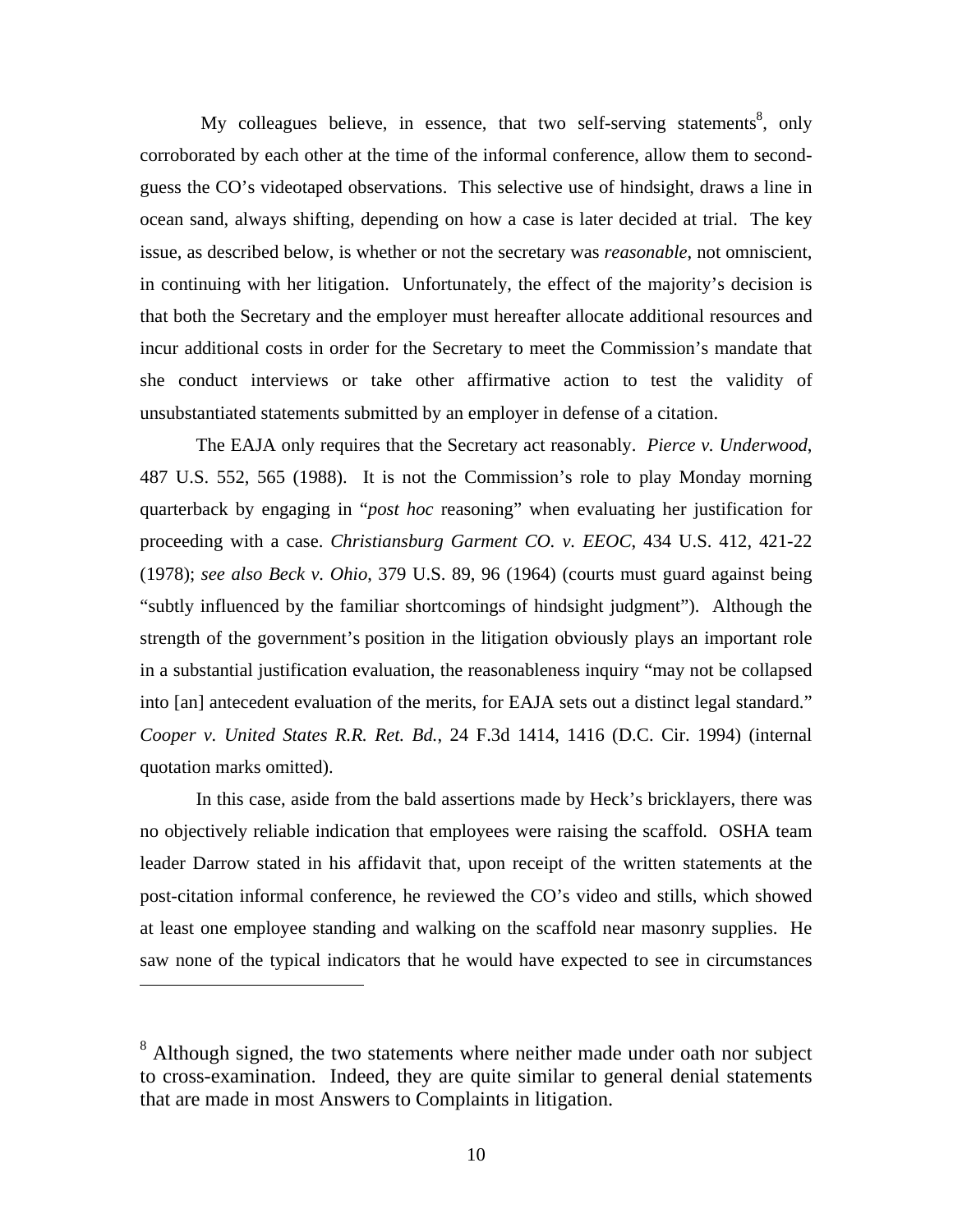where employees were raising a scaffold, such as upright extensions to support platforms at a higher level. He showed photographic stills from the videotape to Heck's representative, who also acknowledged that he could not see any indication in the depiction of the physical conditions at the site that employees were raising the scaffold. The cited standard's requirement for fall protection would apply to a bricklayer standing and walking on a scaffold platform. Thus, the Secretary's evaluation of her case at that juncture was reasonable in both law and fact.

 At the hearing, foreman Houston's testimony regarding the method by which Heck employees were raising the scaffold was vague and inconsistent. When questioned about the conditions depicted in the videotape, Houston initially stated that employees had already raised the platform on which bricklayer Cummisky stood and walked, but later stated that the platform on which Cummisky stood was "where our material had been, and everything had to be raised up." Cummisky was similarly unclear in his testimony. When shown photo stills from the videotape, he initially stated that they showed him "conversing with a laborer about raising the boards … to the next level," but when asked how far along they were in raising the scaffold, he was unable to provide any specificity and merely repeated: "We were raising the board. That's all I know; raising the boards." At one point during his testimony when asked to describe scenes depicted in photos from the video, his response was to state, "I don't really recall what we were doing there."

 When the Secretary rested her case-in-chief, Heck moved to dismiss the fall protection item. In denying the motion, the judge stated that the Secretary had "at least set out a prima facia case that there were no guardrails," and that the remaining issues were whether the company was engaged in raising the scaffolding, and if so, whether the standard applied in such circumstances. The Secretary's reliance throughout the proceedings on the compliance officer's documented observations of the physical conditions at the site over the unsubstantiated assertions of Heck's employees was reasonable even though the judge ultimately decided the weight of evidence against her. As the judge stated in his decision denying Heck's petition for an award under the EAJA, "[t]he Secretary cannot be held accountable for not anticipating how the court would … weigh the evidence." Under these circumstances, I would find that the Secretary's case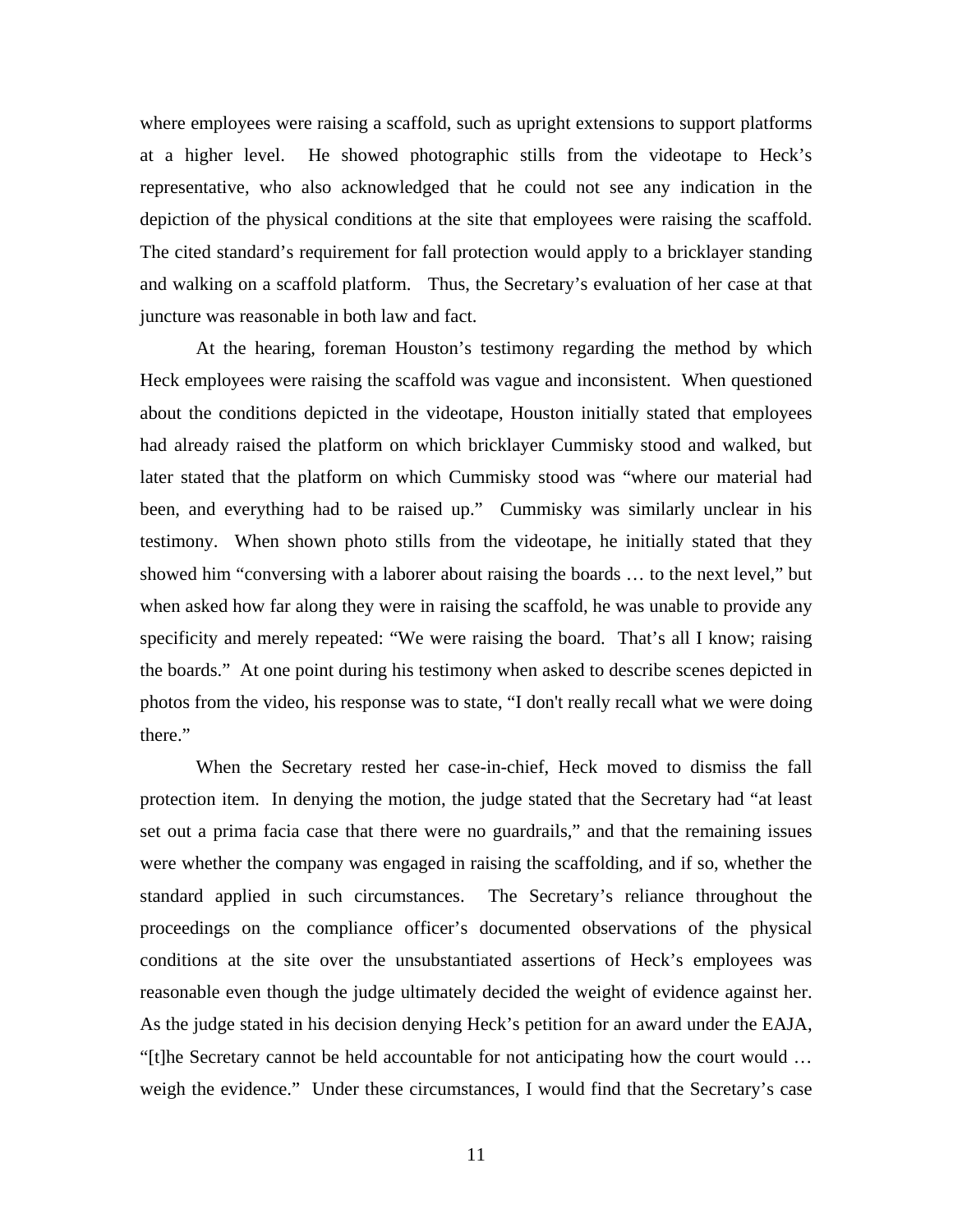was "justified to a degree that could satisfy a reasonable person." *Pierce v. Underwood*, 487 U.S. at 565. Accordingly, I dissent from the majority's decision here to hold the Secretary accountable for how the judge weighed the evidence in this case.

 $\sqrt{s/$ W. Scott Railton Chairman

Dated: August 2, 2006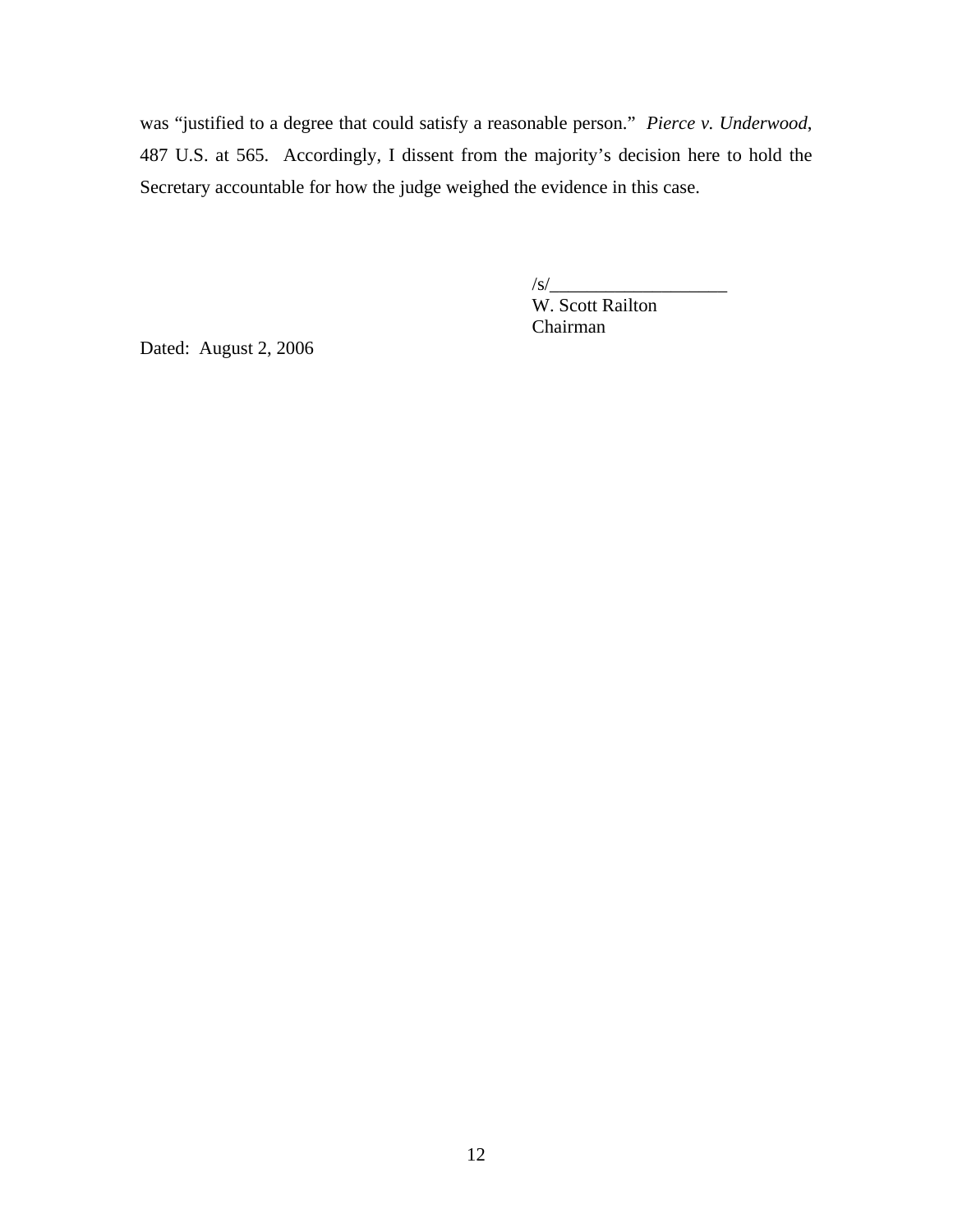# **UNITED STATES OF AMERICA OCCUPATIONAL SAFETY AND HEALTH REVIEW COMMISSION**

Secretary of Labor,

Complainant

v. OSHRC Docket No. **04-0781**

Martin C. Heck Brick Contracting Co., **EAJA**

Respondent.

Leigh Burleson, Esquire Donald W. Jones, Esquire, Esquire Kathleen Butterfield, Esquire **Hulston, Jones & Marsh** Office of the Solicitor r Springfield, Missouri

Appearances:

U. S. Department of Labor For Respondent Kansas City, Missouri For Complainant

Before: Administrative Law Judge Ken S. Welsch

## **DECISION AND ORDER DISMISSING EAJA APPLICATION**

Martin C. Heck Brick Contracting Co. (MCHB) seeks an award for fees and expenses in accordance with the Equal Access to Justice Act (EAJA), 5 U.S.C. § 504, 29 C.F.R. §2204.101, *et seq*., which it incurred in its defense against repeat Citation No. 1, alleging a violation of 29 C.F.R.  $\S 1926.451(g)(1)$ , issued on March 5, 2004. The violation was vacated after a hearing by Decision and Order dated December 2, 2004. The decision became a final order of the Review Commission on January 7, 2005. MCHB's application for fees and expenses, dated January 31, 2005, as amended in its reply dated May 11, 2005, claims costs totaling \$6,371.42.<sup>1</sup>

For the reasons discussed, MCHB's application is denied.

<sup>&</sup>lt;sup>1</sup>See Revised Exhibit B attached to MCHB's reply in support of an EAJA Application dated May 11, 2005.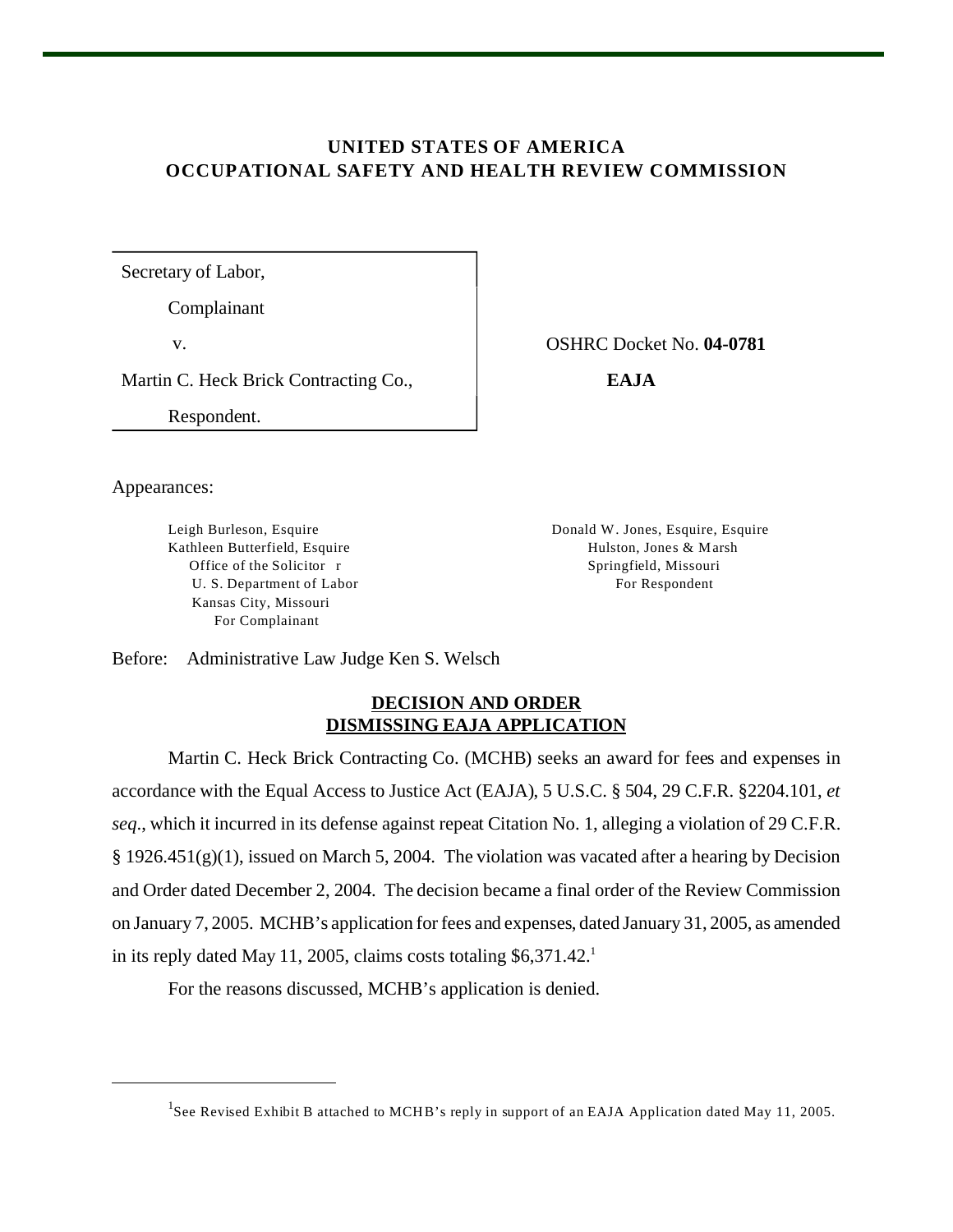#### Background

In February 2004, MCHB, a masonry contractor, was engaged in laying bricks and blocks to the exterior of a new addition to a bank in Troy, Missouri. On February 25, 2004, Occupational Safety and Health Administration (OSHA) Compliance Officer Larry Davidson observed, from across the street of the bank, an employee of MCHB standing on a supported frame scaffold approximately 21 feet above the ground. The scaffold lacked guardrails, and the employee was not utilizing personal fall protection. Based on the inspection, OSHA issued repeat and other-thanserious citations to MCHB on March 5, 2004. MCHB timely contested the citations.

Citation No. 1 alleged a repeat violation of 29 C.F.R. §1926.451(g)(1) for failing to protect an employee on a supported scaffold by guardrails from falling approximately 21 feet to the ground. The citation proposed a penalty of \$2,000.00.

Citation No. 2, alleged an other-than-serious violation of 29 C.F.R. §1904.40(a) for failing to provide copies of OSHA Forms 300 and 330-A within four hours of their request. The citation proposed a penalty of \$400.00.

The hearing was held in St. Louis, Missouri, on September 2, 2004. By Decision and Order dated December 2, 2004, Citation No. 1, alleging a repeat violation of  $\S 1926.451(g)(1)$ , was vacated. Citation No. 2, in violation of §1904.40(a), was affirmed and a penalty of \$200.00 was assessed.

On November 29, 2004, MCHB petitioned the Review Commission for discretionary review. The Commission declined to review the case and the court's Decision and Order became final on January 7, 2005. MCHB then moved for an award of fees and expenses under the EAJA on January 31, 2005. The Secretary filed her answer in response to the EAJA application on April 7, 2005. MCHB filed its reply on May 11, 2005. MCHB's application, as amended, seeks attorney's fees totaling \$5,306.25 plus expenses in the amount of \$1,065.17

### **Equal Access to Justice Act**

EAJA applies to proceedings before the Commission through §10(c) of the Occupational Safety and Health Act of 1970 (Act), 29 U.S.C. §651, *et seq*. The purpose of the EAJA is to ensure that an eligible applicant is not deterred from seeking review of, or defending against, unjustified actions by the Secretary of Labor. *K.D.K. Upset Forging Inc*., 12 BNA OSHC 1857,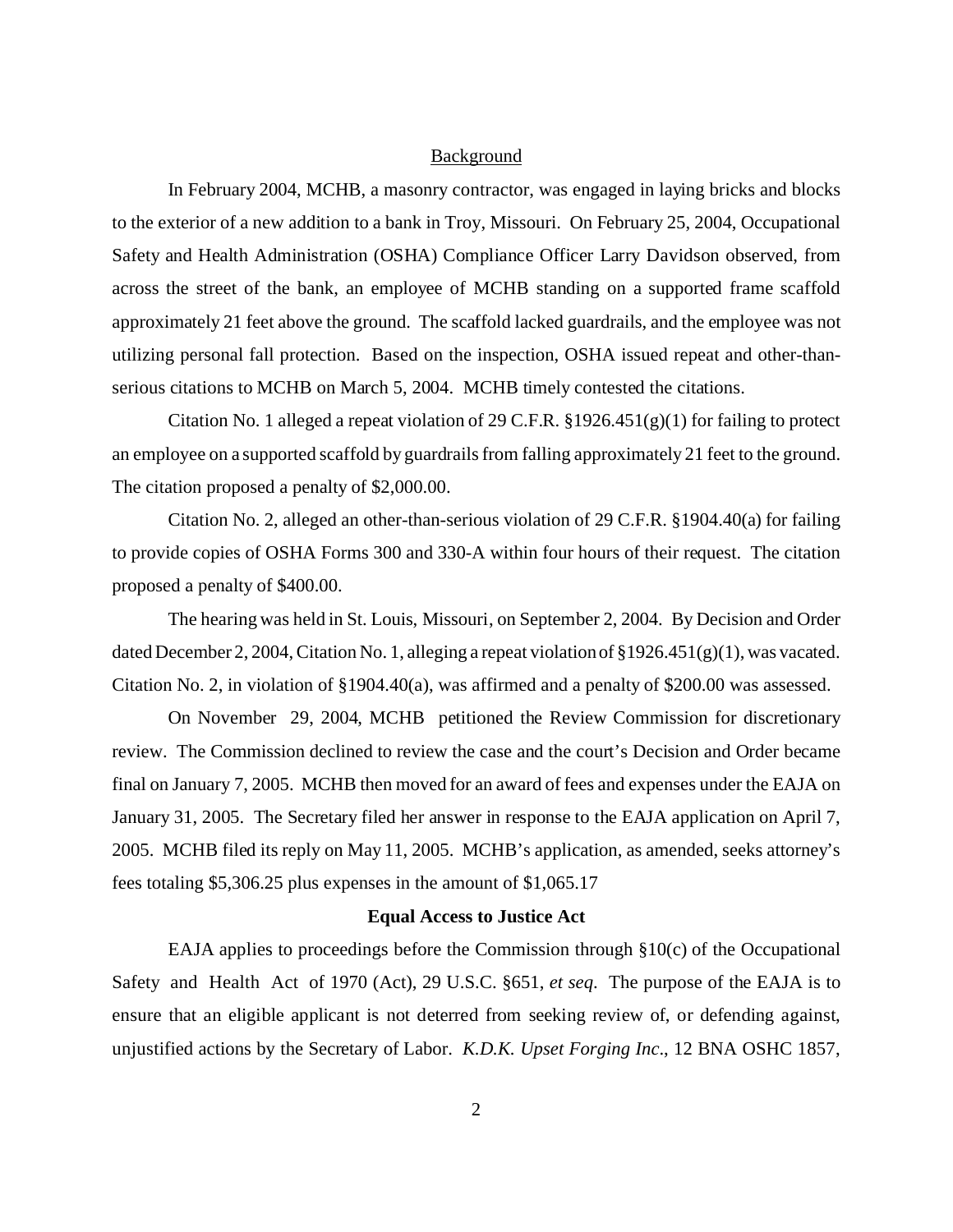1859 (No. 81-1932, 1986). An award of fees and expenses under the EAJA is made to an eligible applicant who is the prevailing party if the Secretary's action is found to be without substantial justification and there are no special circumstances which make the award unjust. *Asbestos Abatement Consultation & Engineering*, 15 BNA OSHC 1252 (No. 87-1522, 1991). While the applicant has the burden of persuasion to show that it meets the eligibility requirements, the Secretary has the burden to establish that her position in the proceeding was substantially justified. See Commission Rules, 29 C.F.R. §§ 2204.105 and 2204.106.

The Secretary argues that MCHB is not entitled to an award under the EAJA because she was substantially justified in prosecuting the case; special circumstances render an award unjust; and MCHB seeks fees and expenses unconnected or unrelated to MCHB, or the matter it prevailed upon and in amounts above those allowable (Secretary's Answer, p. 2).2

## **Eligibility**

The party seeking an award for fees and expenses must submit an application within thirty days of the final disposition in an adversary adjudication.  $5 \text{ U.S.C. }$  \$504(a)(2). There is no dispute that MCHB timely filed its application.

The party seeking an award must also meet the eligibility requirements. Commission Rule 2204.105(b)(4) requires an eligible employer to be a "corporation. . . .that has a net worth of not more than \$7 million and employs not more than 500 employees." Eligibility is determined as of the date the notice of contest was filed. See Commission Rule 29 C.F.R. § 2204.105(c).

The record in this case shows that MCHB, a Missouri corporation, employed approximately 15 employees in February 2004 (Tr. 229). MCHB's EAJA application provides financial information in the form of a balance sheet showing assets and liabilities as of March 24, 2004, the date of the notice of contest.<sup>3</sup> The net worth reflected in the balance sheet is substantially less than \$7 million.

2

Because it is determined that the Secretary was substantially justified in prosecuting this case, it is not necessary to address the other issues raised by the Secretary involving special circumstances and the amount of the award sought by MCHB.

 $3$ MCHB's motion to seal the balance sheet was GRANTED.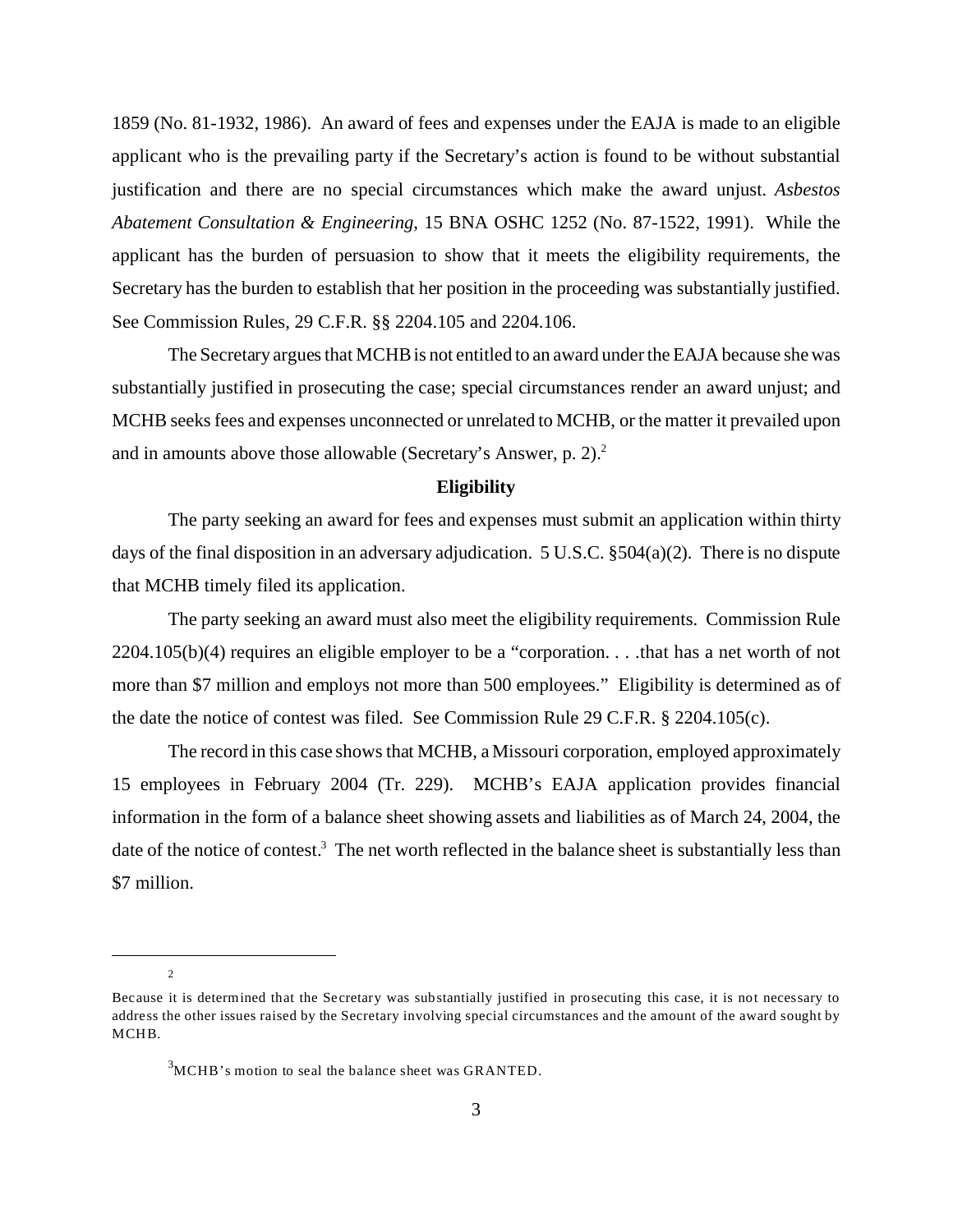Although the balance sheet is not signed by the preparer, there is little doubt that MCHB meets the eligibility requirements of the EAJA. The Secretary agrees that MCHB is an eligible applicant (Secretary's Answer, p. 2). Even if there was doubt about MCHB's eligibility, it is not necessary to require MCHB to file an amended balance sheet because, as discussed, the Secretary was substantially justified in prosecuting this case.

#### **Prevailing Party**

In the instant case, MCHB seeks EAJA based on the court's vacating Citation No. 1, alleging a repeat violation of §1926.451(g)(1), by Decision and Order dated December 2, 2004. The Secretary agrees, and the record supports a finding that MCHB was the prevailing party as to Citation No. 1 (Secretary's Answer, p. 2). *K.D.K. Upset Forging, Inc.*, 12 BNA OSHC 1856, 1857 (No. 81-1932, 1986).

### **Substantially Justified**

In order for MCHB to be awarded costs under the EAJA, it must be determined that the Secretary's position in bringing this case was not substantially justified. "The test of whether the Secretary's action is substantially justified is essentially one of reasonableness in law and fact." *Mautz & Oren, Inc*., 16 BNA OSHC 1006, 1009 (No. 89-1366, 1993). This reasonableness test comprises three parts. The Secretary must show that: (1) there is a reasonable basis for the facts alleged; (2) there exists a reasonable basis in law for the theory the Secretary propounds; and (3) the facts alleged will reasonably support the legal theory advanced. *Gaston v. Bowen*, 854 F.2d 379, 380  $(10<sup>th</sup> Cir. 1988)$ . There is no presumption that the Secretary's position was not substantially justified simply because she lost the case. The Secretary's decision to litigate does not have to be based on a substantial probability of prevailing. *See S&H Riggers & Erectors, Inc. v OSHRC*, 672 F.2d 426, 430 (5<sup>th</sup> Cir. 1982).

In this case, OSHA cited MCHB for a repeat violation of  $\S 1926.451(g)(1)$  which provides:

Each employee on a scaffold more than 10 feet (3.1 m) above a lower level shall be protected from falling to that lower level. Paragraphs  $(g)(1)(i)$  through (vii) of this section establish the types of fall protection to be provided to the employees on each type of scaffold. Paragraph (g)(2) of this section addresses fall protection for scaffold erectors and dismantlers.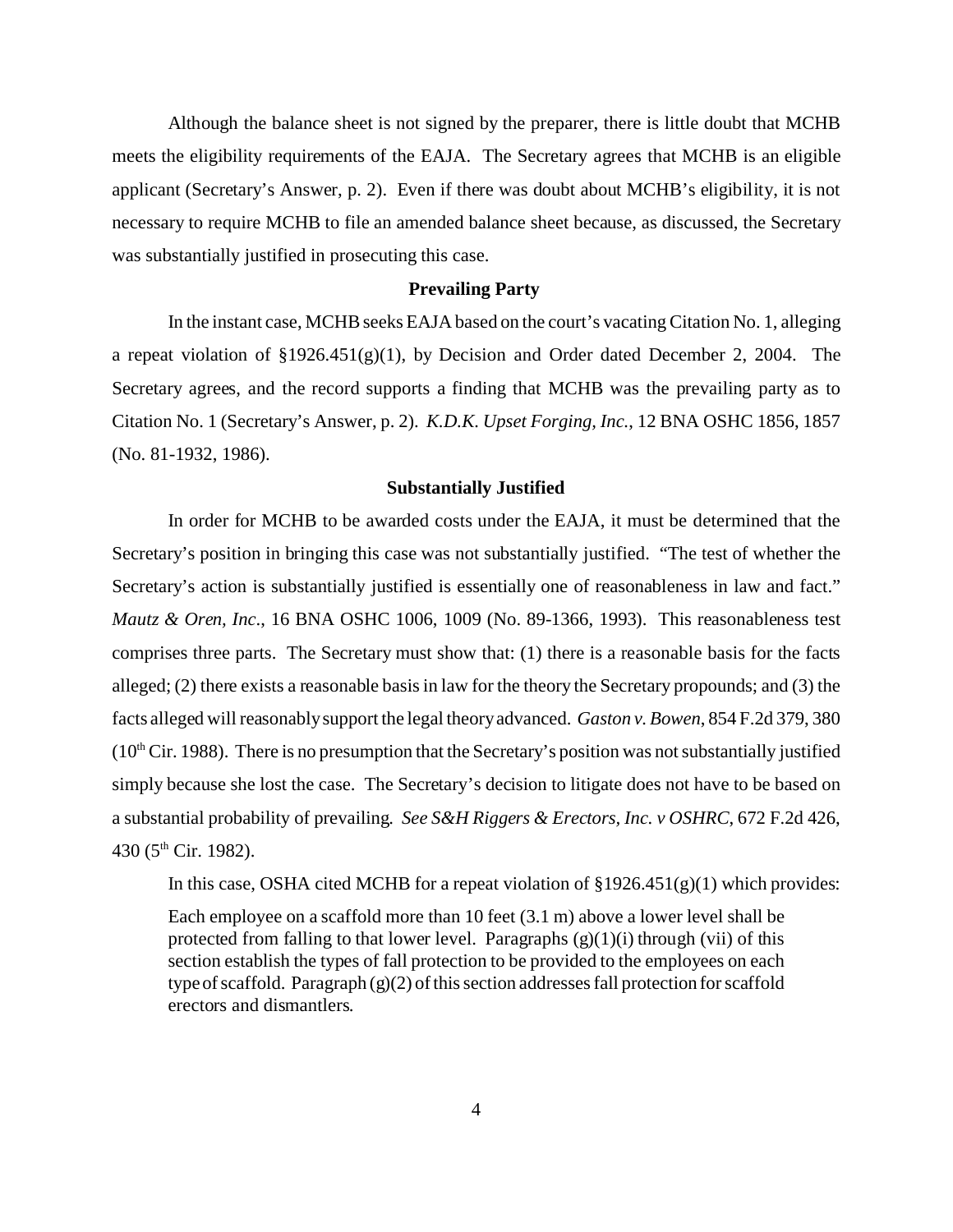The citation alleged that MCHB failed to protect an employee on a supported scaffold approximately 21 feet above the ground level by a guardrail system.

In establishing her case, the Secretary relied on the observations and videotape of Compliance Officer Davidson who testified that the employee was standing on the scaffold. He testified he saw the employee stand facing the building a couple of minutes and then saw him walk off the scaffold (Exh. C-1; Tr. 28, 79-80, 101). MCHB did not dispute the scaffold lacked guardrails and that the employee on the scaffold was not protected from falls by guardrails or a personal fall arrest system (Exhs. C-1, C-2). Nothing in the videotape or Davidson's interview of employees during his inspection on-site indicated the employee was in the process of raising the scaffold. The compliance officer's testimony was supported by his written inspection narrative (Exh. R-3; Secretary's Answer, Exh. 1). In adddition, it is noted MCHB's counsel initially asserted unpreventable employee misconduct and argued that the employee on the scaffold was not working. Counsel claimed the employee was conversing with another person below in preparation of the next day's work (Secretary's Answer, Exh. 2, Attachment B; Tr. 5).

Therefore, a reasonable basis existed for the facts alleged in the citation. Also, those undisputed facts supported a violation of the requirements of  $\S 1926.451(g)(1)$ . It was not until after the citation was issued that MCHB argued that  $\S 1926.451(g)(1)$  did not apply. In two employee statements prepared and furnished to OSHA by MCHB, there was an indication the employees were in the process of raising the scaffold at the time of OSHA's inspection. Erecting and dismantling a scaffold is covered under  $\S 1926.451(g)(2)^4$  and not  $\S 1926.451(g)(1)$ .

OSHA apparently discounted the employee statements since they came from MCHB and instead relied upon the observations and videotape made by CO Davidson. MCHB argues that OSHA should have conducted an additional inspection to confirm the validity of the two employee statements. Although in hindsight this possibly should have been done, it was not unreasonable for

 $4$ Section 1926.451(g)(2) provides:

Effective September 2, 1997, the employer shall have a competent person determine the feasibility and safety of providing fall protection for employees erecting or dismantling supported scaffolds. Employers are required to provide fall protection for employees erecting or dismantling supported scaffolds where the installation and use of such protection is feasible and does not create a greater hazard.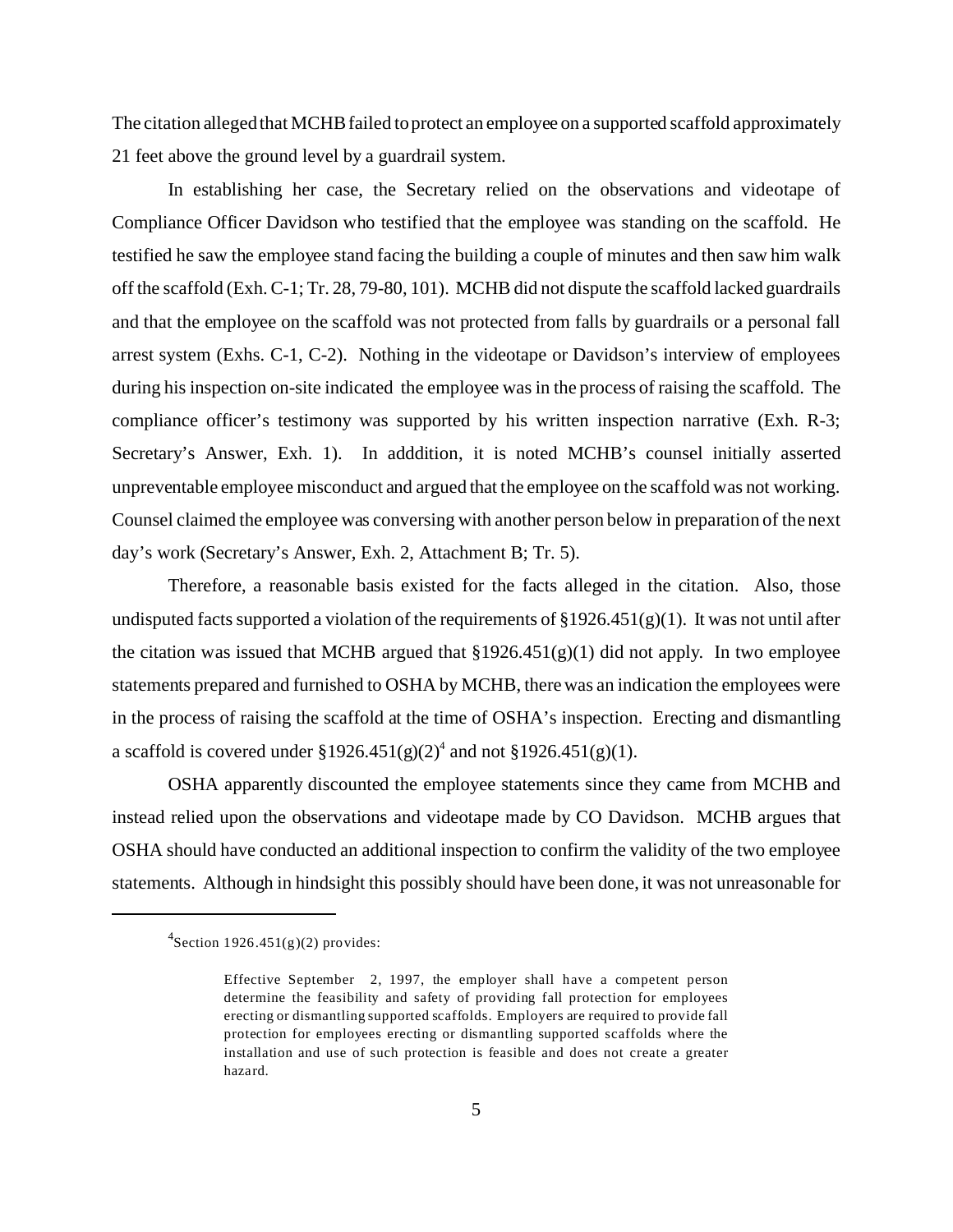the Secretary to pursue the citation as issued. CO Davidson observed no work being performed while the employee was standing on the scaffold (Tr. 80). He observed no activity raising the scaffold. When Davidson spoke to owner Martin Heck the next day to discuss the inspection findings and request the OSHA 300 log, there is no evidence that raising the scaffold was discussed (Tr. 56, 120). According to CO Davidson, if someone had indicated the scaffold was being raised, he would have evaluated the scaffold under  $\S 1926.451(g)(2)$  and a citation may still have been issued for the lack of fall protection (Tr. 60). At the hearing, it became a issue of credibility between CO Davidson's observations and the employee's testimony which was resolved in favor of the employee testimony.

MCHB's evidence at the hearing contradicted the conclusions drawn by Davidson. MCHB's journeymen bricklayers who were on the scaffold testified they were preparing to raise the scaffold when Davidson initiated the OSHA inspection. They testified the scaffold needed to be raised in order for them to continue laying blocks (Tr. 142, 180, 182). The bricklayers stated the guardrails were removed to allow them to raise the walk boards (Tr. 149).

Unlike §1926.451(g)(1), which the Secretary cited, §1926.451(g)(2) permits an employer to not require employees to utilize fall protection while erecting or dismantling the scaffold if a competent person determines under the circumstances that the installation of such fall protection is not feasible or would create a greater hazard. Davidson agreed the guardrails in this case may have had to be removed to raise the scaffold (Tr. 85).

After considering the factual dispute between the parties and weighing the testimony of witnesses, it was determined the Secretary failed to establish the applicability of  $\S 1926.451(g)(1)$ to the activities performed by the bricklayers at the time of the OSHA inspection.

Despite not finding §1926.451(g)(1) applicable, it was reasonable for the Secretary to accept Davidson's observations and videotape in support of the alleged violation. During the OSHA inspection, Davidson testified that neither MCHB's foreman nor the bricklayer told him they were in the process of raising the scaffold (Tr. 59-60). If he had been told, Davidson testified he would have made further inquiry to see if fall protection was feasible. In addition to not being told, there was no indication to Davidson the scaffold was being raised (Tr. 63). Along with the employee who was merely standing on the scaffold, he observed water buckets, grout and blocks used to make the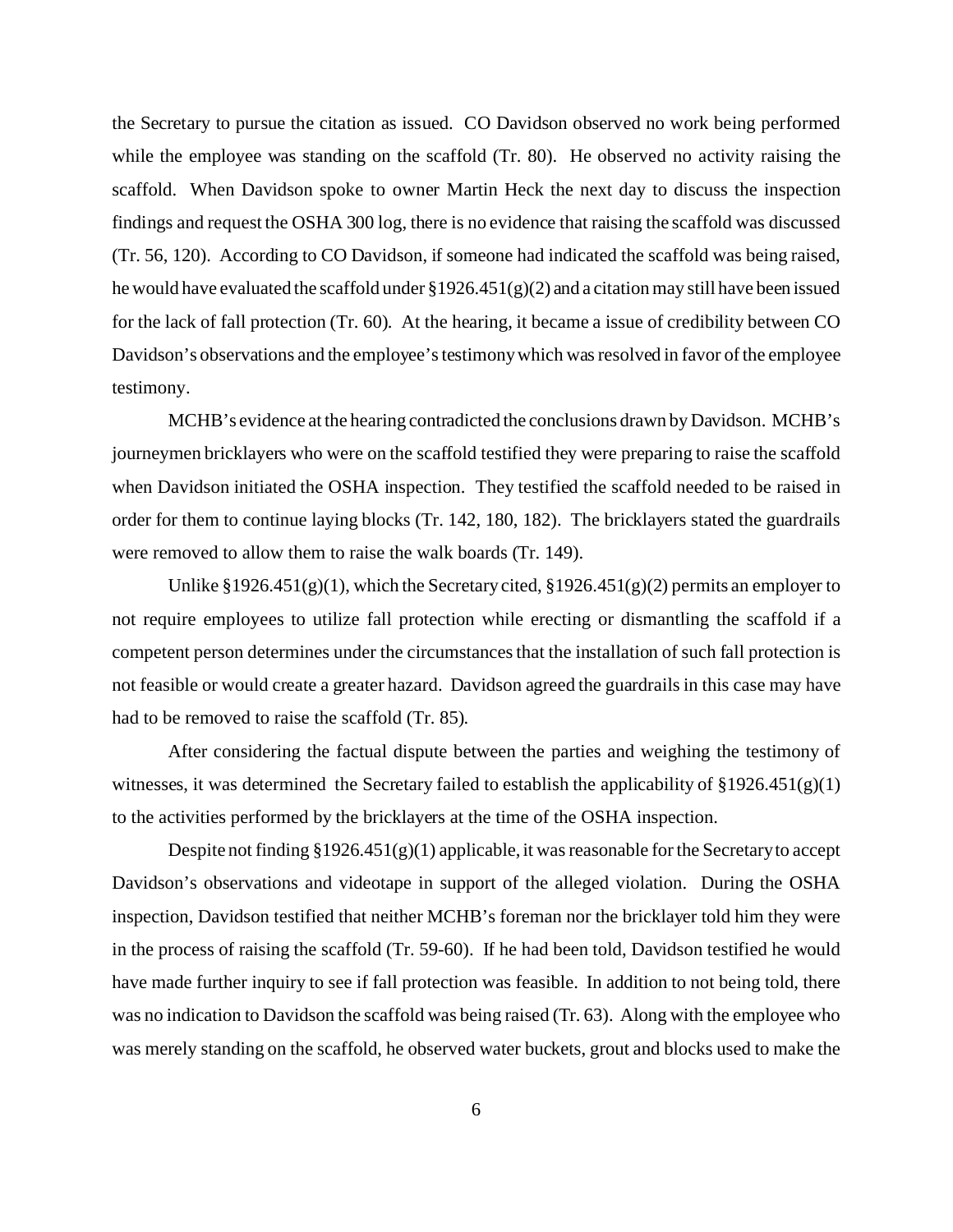wall were on the scaffold (Exh. C-2; Tr. 28, 30, 68, 146). It was reasonable for Davidson to conclude that MCHB was still performing masonry work (Tr. 27, 104).

The decision in this case was resolved in favor of MCHB based on weighing the evidence and the credibility of witnesses. In cases before the Commission, facts need to be proven by a preponderance of the evidence, and evidence is considered persuasive if a reasonable mind might accept it as adequate to support a conclusion. *Capital Tunneling Inc.,* 15 BNA OSHC 1304 (No. 89-2248, 1991). Based on her burden, the Secretary was unable to show the scaffold was not being raised at the time of OSHA's inspection.

Although  $\S 1926.451(g)(2)$  applied to the conditions at the worksite, the Secretary was substantially justified in prosecuting the case under  $\S 1926.451(g)(1)$ . She had a reasonable basis for the facts alleged based on the observations of the compliance officer which were supported by a videotape. MCHB did not deny the employee was on the scaffold without fall protection. MCHB did not tell OSHA during the inspection that it was raising the scaffold. The facts alleged supported the legal theory advanced by the Secretary that MCHB violated  $\S 1926.451(g)(1)$ . Thus, a reasonable basis in fact and law existed for the theory the Secretary propounded.

The EAJA is not read to deter the Secretary from prosecuting in good faith cases which are reasonable in advancing the objective of workplace safety and health, if such cases are reasonably supportable in fact and law. The facts forming the basis of the Secretary's position do not need to be uncontradicted. Also, credibility determinations which are not resolved in favor of the Secretary do not render the Secretary's position unjustified. If reasonable persons fairly disagree whether the evidence establishes a fact in issue, the Secretary's evidence can be said to be substantial.

If the credibility determinations in this case had been resolved in favor of the Secretary, as opposed to MCHB, the Secretary's claim of violation would have been supported. "[A] case which truly turns on credibility issues is particularly ill-suited for the reallocation of litigation fees under the EAJA." *Consolidated Construction, Inc.,* 16 BNA OSHC 1001, 1006 (No. 89-2839, 1993). The Secretary's failure to prevail in this case does not constitute a lack of substantial justification. The Secretary cannot be held accountable for not anticipating how the court would resolve credibility issues and weigh the evidence.